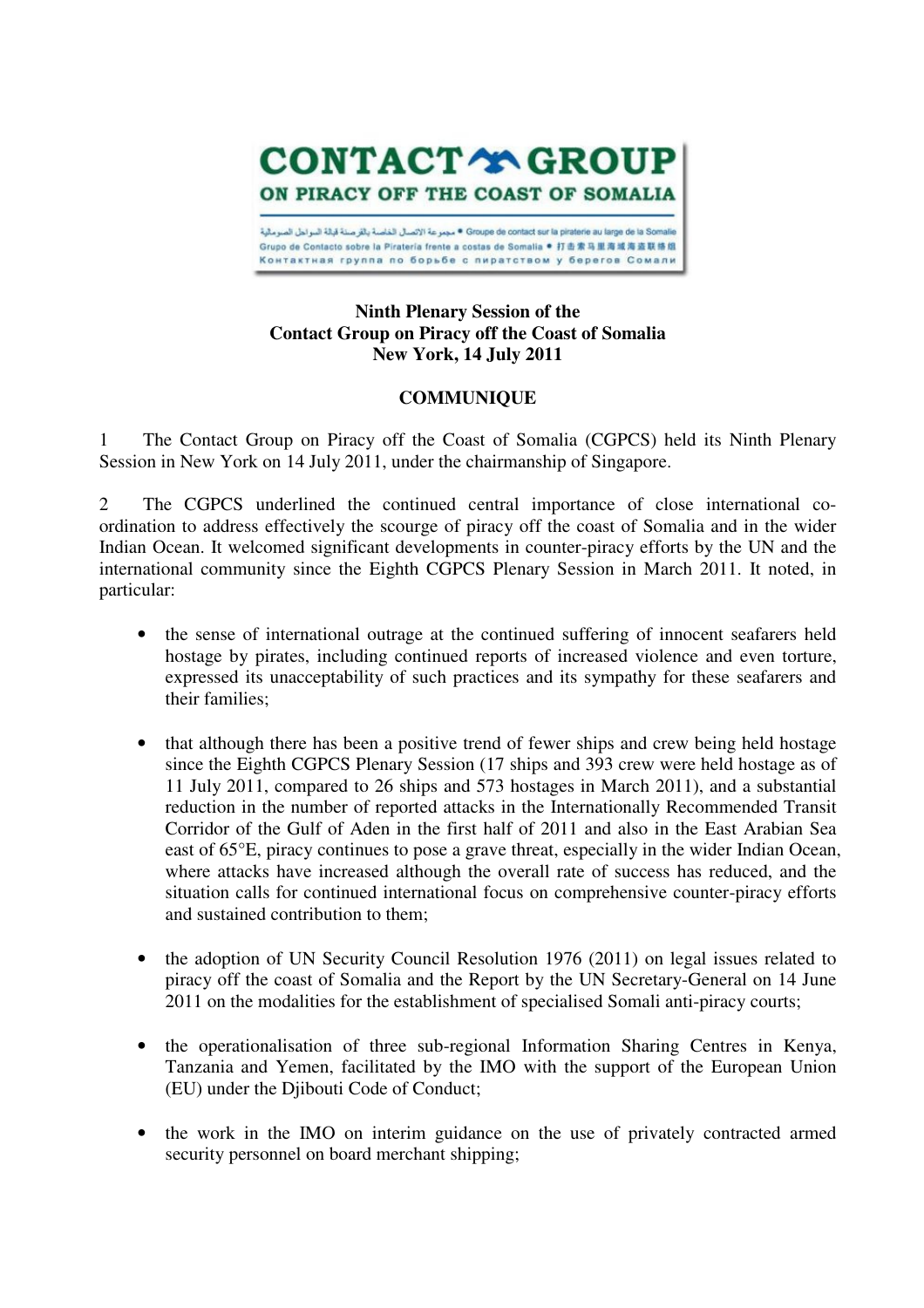- the urgent need to increase the number of prosecutions as a top priority even if more than 1,000 pirates are detained and prosecuted in 20 jurisdictions across the world;
- the UNODC's and UNDP's continued support for Somali and regional efforts to detain and prosecute suspected pirates and the strengthening of the Somali judicial system as a whole;
- the new contributions of \$1.1 million and new pledges of about \$4.6 million to the Trust Fund to Support Initiatives of States Countering Piracy off the Coast of Somalia, including the first pledges from the private sector, mainly in conjunction with the High-Level Counter-Piracy Conference hosted by the United Arab Emirates in Dubai on 19 April 2011, as well as the total contributions of \$8.2 million received by the Trust Fund since its inception in January 2010, of which \$7 million has been disbursed; and
- the progress of the "Kampala Process", a Somali counter piracy dialogue forum, which recently discussed steps for sustainable economic exploitation of the resources of the seas off Somalia as well as for law enforcement, and how best to strengthen Somali capacity to prosecute suspected pirates.

3 The CGPCS further welcomed the counter-piracy efforts undertaken by the four CGPCS Working Groups. It noted in particular:

- the continued primary importance of compliance by merchant shipping with industryagreed self-defence measures and welcomed the latest revision of Best Management Practices;
- the support for robust action by international naval forces against pirates, and welcomed the continued strong effectiveness of military action, including the success of the coordinated patrols and convoys in the Gulf of Aden and also naval action east of 65°E in the East Arabian Sea in reducing hijacks in these areas, and the importance of action taken against mother ships, disruptions of pirate operations and continued safe escort of WFP and AMISOM convoys; it also noted the need for continued international coordination of the maritime effort with a view to optimizing effectiveness of the efforts and use of resources, particularly flag States providing Long Range Identification and Tracking information;
- the importance of ongoing work by Working Group 1 to support and coordinate capacity building in the wider region, including implementation of the Djibouti Code of Conduct and the Regional Plan of Action and the need to fill the remaining gaps;
- the agreement of the main deployers in the Gulf of Aden to coordinate with each other to de-conflict convoy schedules;
- the importance of the post-trial transfer arrangements, such as the framework concluded between the Government of the Seychelles on the one hand, and the Transitional Federal Government of Somalia and the regional administrations of Puntland and Somaliland on the other hand, and the interest in their early implementation; the importance of pre-trial transfer agreements, such as the recently concluded transfer agreement between the EU and Mauritius; the CGPCS invited other States to conclude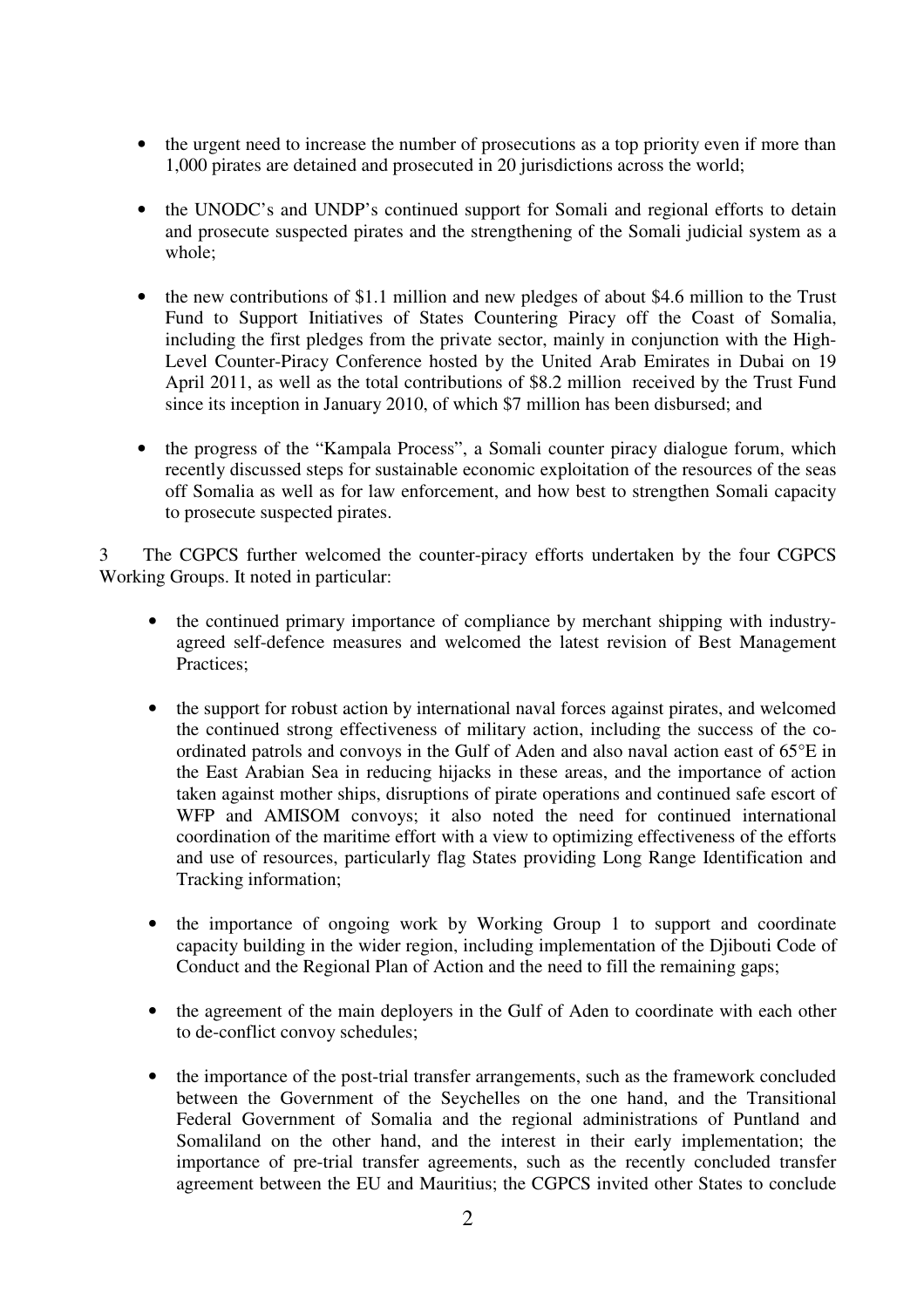similar arrangements and noted the offer of assistance in this regard from the UNODC and the Working Group 2 chair;

- the need to deter piracy by supporting existing or potential new mechanisms for more effective prosecution of suspected pirates, to allow for navies operating in the region to quickly hand over apprehended pirates to competent State authorities for prosecution using, in particular, evidence collected on board naval vessels;
- as a matter of urgency, the need for the Somali authorities to adopt the legal framework to counter piracy and comply with their international commitments, and to pass the laws and regulations necessary for their implementation;
- the formation of two Intersessional Correspondence Groups, to deepen some aspects related to the use of privately contracted armed security personnel that is complementary to IMO interim guidance, and to address a framework for implementation and compliance with Best Management Practices; and
- the need for a set of coordinated media messages, being drafted by Working Group 4, to be delivered by all CGPCS partners through all national and regional channels consistent with the CGPCS Communication Strategy, and the need for tailored media messages, to be delivered to the Somali community and diaspora, that take into consideration the relevant cultural sensitivities and regional sensibilities.

The CGPCS endorsed the progress made in each of its Working Groups, and tasked them to continue their work in conformity with the conclusions of their respective chairmen.

4 The CGPCS also welcomed the counter-piracy efforts discussed at the second ad hoc meeting on the financial aspects of Somali piracy, including those of INTERPOL, EUROPOL, and UNODC. It noted in particular:

- the importance of INTERPOL's support for the creation of a global data base cataloguing all relevant information, and INTERPOL's efforts towards greater information and evidence sharing to support counter piracy law enforcement;
- UNODC's organization of an international conference on the issue of money flows linked to piracy in Nairobi, Kenya, in May 2011; and
- the need for enhancing information sharing on suspected pirate financiers and facilitators and their networks, to develop legal solutions to prosecute pirates and to dismantle their networks; the need to promote capacity building of and legislative drafting assistance to financial intelligence units and other financial law enforcement authorities in the region, the need to further understand the financial flows of piracy ransom proceeds; and the need to establish a cooperation mechanism among public prosecutors for the purpose of legal action against major pirate financiers, negotiators and organizers, taking into account recent efforts by EUROJUST to achieve this aim.

The CGPCS established Working Group 5 to focus on and coordinate efforts to disrupt the pirate enterprise ashore, under the chairmanship of Italy, and commended the initiative of and support to this effort by the Republic of Korea and many other nations and organizations.